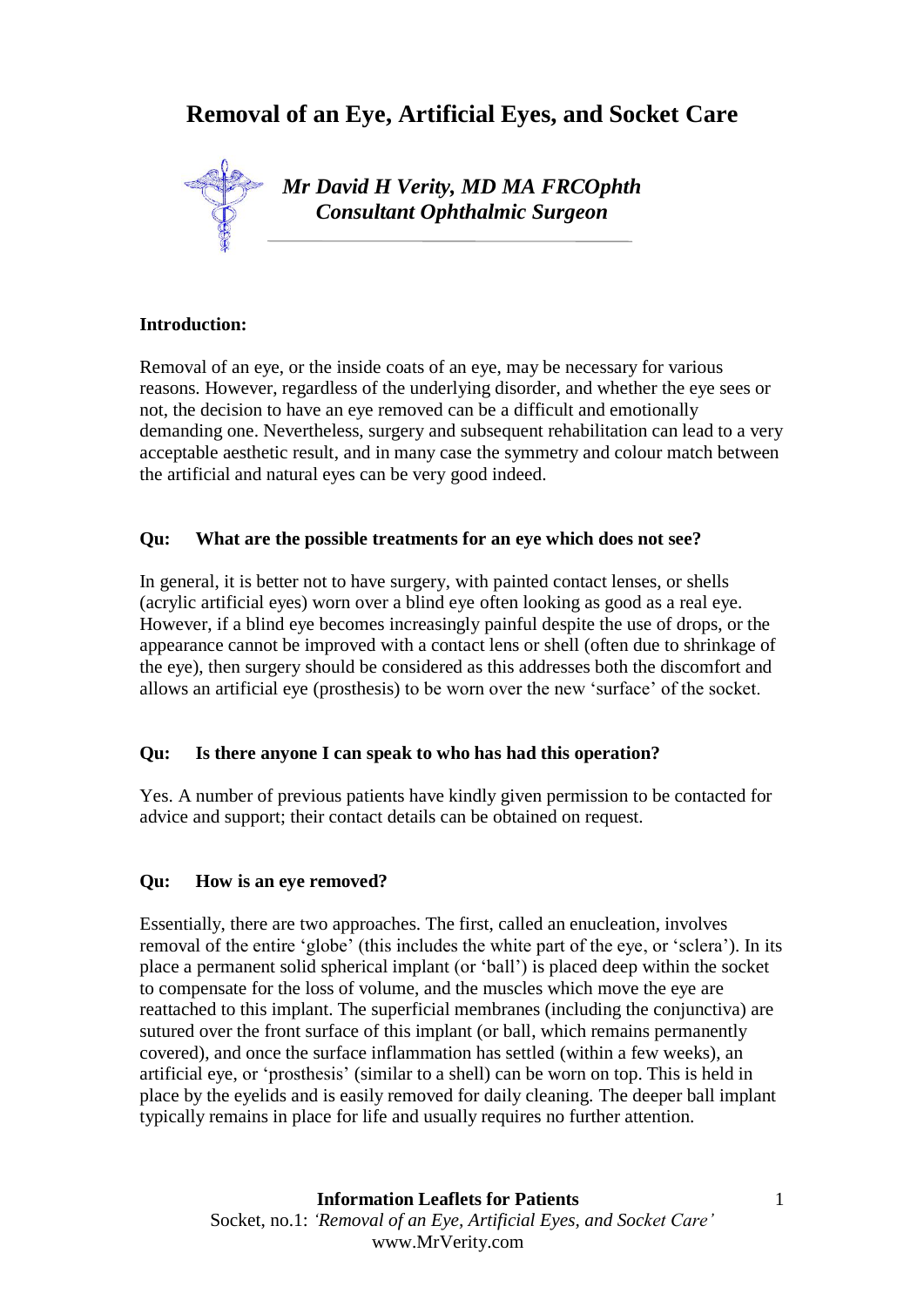The second approach is called an evisceration, in which the white part of the eye (the sclera) is not removed, but used as a natural wrapping material to cover the ball implant. This surgery carries the advantage of a more rapid recovery for the patient, and, because the insertions of the muscles to the sclera are not disturbed, the movement of the deep implant tends to be better.

## **Qu: I have heard that removal of an eye can cause inflammation in the** *other* **eye. What is this called and why does it occur?**

An exceptionally rare form of inflammation, called 'sympathetic endophthalmitis', can occur in the healthy eye any time *after* an injury or operation to the *other* eye. This occurs because the exposed contents of an injured eye can activate the body's immune system against the same tissues in the *healthy* eye. Although treatable, such inflammation can lead to loss of sight in the good eye.

Removal of an eye using the evisceration method (but not enucleation) carries this theoretical risk of such an inflammation. It should be noted however that such eyes have usually had previous injury or surgery, and the other normal eye is therefore already at risk, even before the eye is removed. The true likelihood of developing sympathetic endophthalmitis in the good eye after an evisceration is very difficult to determine, but is considered to be in the order of 1: 50,000. However, sympathetic endophthalmitis is treatable, and overall many more eviscerations are now performed than enucleations for the reasons outlined above. This writer has yet to encounter a patient with sympathetic endophthalmitis thought to be due to evisceration surgery.

## **Qu: How long do I stay in hospital, and when is the artificial eye first fitted?**

During surgery, the deep implant that is placed tends to result in a gentle stretching of the socket tissues. Because this can result in some discomfort and nausea during the first 12 – 24 hours after surgery, patients are offered an overnight bed, and regular analgesia and anti-emetics are given. Only when the patient feels ready to be discharged does he or she go home. A review is scheduled for a week later when the dressing is removed.

At surgery, a temporary clear 'shell' is placed under the lids to help prevent the socket from contracting in the weeks after surgery. Thus, from the time of removing the pad at one week, until review by the prosthetist at about a month after surgery, the eyelids are open and only a clear plastic shell can be seen. Generally, this is not troublesome or alarming, although some patients prefer to wear a patch over the eyelids until the first (temporary) artificial eye is fitted at about one month. The prosthetist takes a mold of the socket in order to create a bespoke artificial eye (which matches the colour of the other eye), and this is fitted a few weeks later.

## **Qu: What problems can occur with wearing an artificial eye (prosthesis)?**

The prosthesis requires cleaning several times each week, and this is most effectively done using cold water between (clean) finger and thumb. If over time the shape of the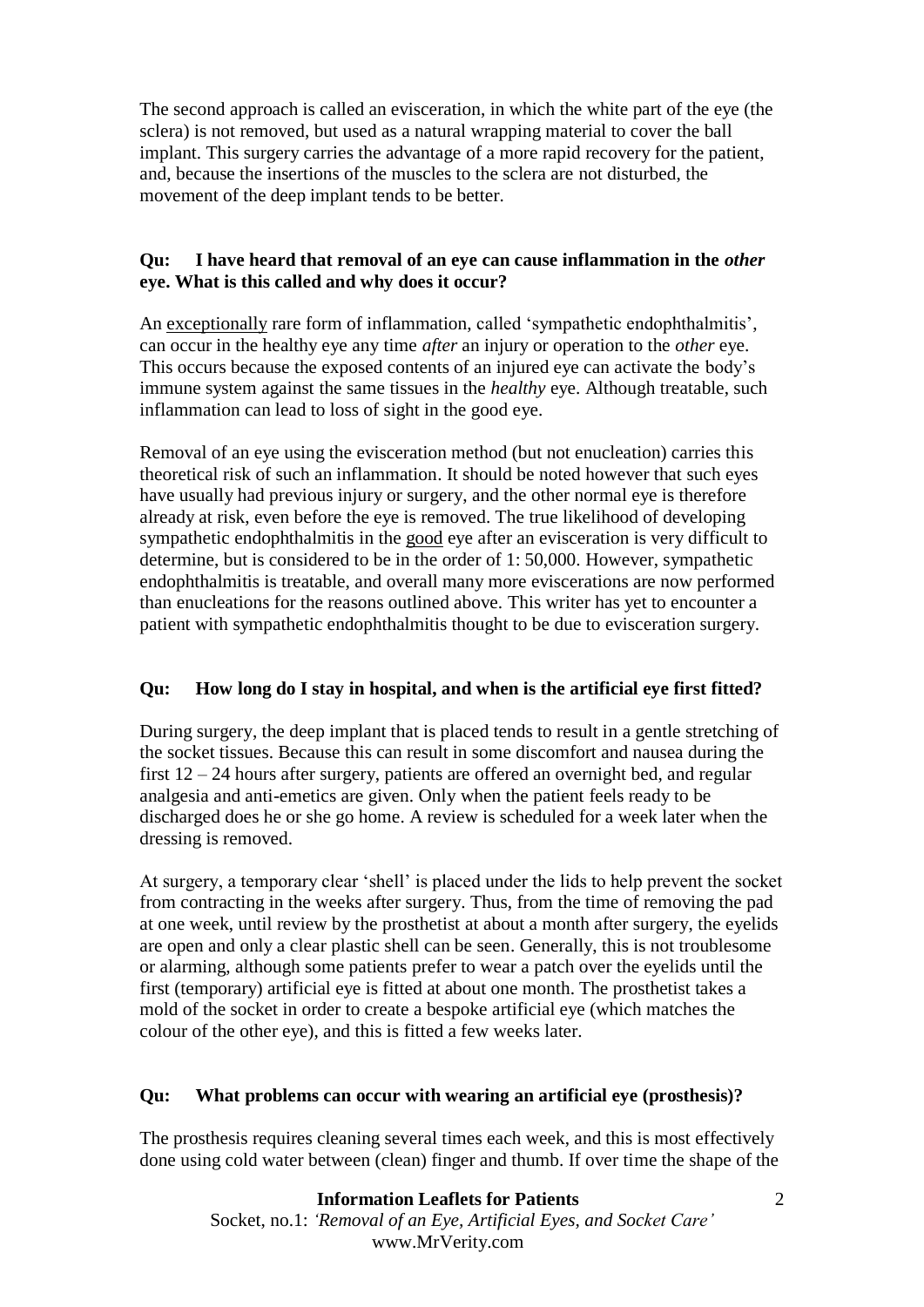socket changes, the fit of the prosthesis may not be optimal and any rubbing of the edge of the prosthesis in the socket may lead to irritation and / or mucus production. This may require a short course of topical steroid drops, polishing of the prosthesis, or even further surgery to improve the lining and/or contour of the socket.

## **Qu: How will I look after surgery, and when can I wear an artificial eye?**

The artificial eye, or prosthesis, is designed and fitted by specialised colleagues called prosthetists. They have considerable experience in both developing and fitting a bespoke artificial eye, and monitoring the subsequent fit and health of the socket.

During the healing phase after surgery, the patient wears a clear plastic shell inserted under the eyelids to improve healing of the socket. During this interval any socket inflammation gradually resolves, and the first prosthesis, which is a temporary one but matched for colour with the other eye, is fitted approximately 4 weeks after surgery. The bespoke prosthesis is then developed, using the colour and characteristics of the fellow normal eye as a template, and is ready a week or two later.

## **Qu: After this surgery, are any further operations ever needed?**

With the simple measures mentioned above, most artificial eyes give many years of good service. However, there are certain conditions which may require drops or further surgery to enable a prosthesis to be worn.

## **Qu: Why can the socket sometimes appear to be 'hollowed, despite wearing the artificial eye?**

Injury to an eye, or its removal, can also lead to loss of some of the volume of a socket, giving the eyelids a 'hollowed' appearance. This is due to atrophy (shrinkage) of the fatty cushions deep within the socket, and can occur even if a large ball implant has been placed after removal of an eye. This 'hollowed' appearance (known as *'Post enucleation socket syndrome'*) can be addressed by increasing the volume deep in the socket, this allowing a thinner (and therefore lighter) prosthesis to be worn. This can be done either by exchanging the ball implant for a larger one (or placing a 'secondary orbital implant' where no previous implant has been inserted), or placing another, flatter, implant along the floor of the socket. If further volume is required, a fat transfer into the upper eyelid can also be considered.

## **Qu: Surely a larger artificial eye can address the appearance of 'volume deficiency?**

Increasing the size of the prosthesis to compensate for socket volume deficiency can indeed address small degrees of 'hollowing', and in many patients is either adequate or preferable to undergoing further surgery. However, over time a large prosthesis tends to weigh on the lower eyelid (causing laxity), and may not move as well as a